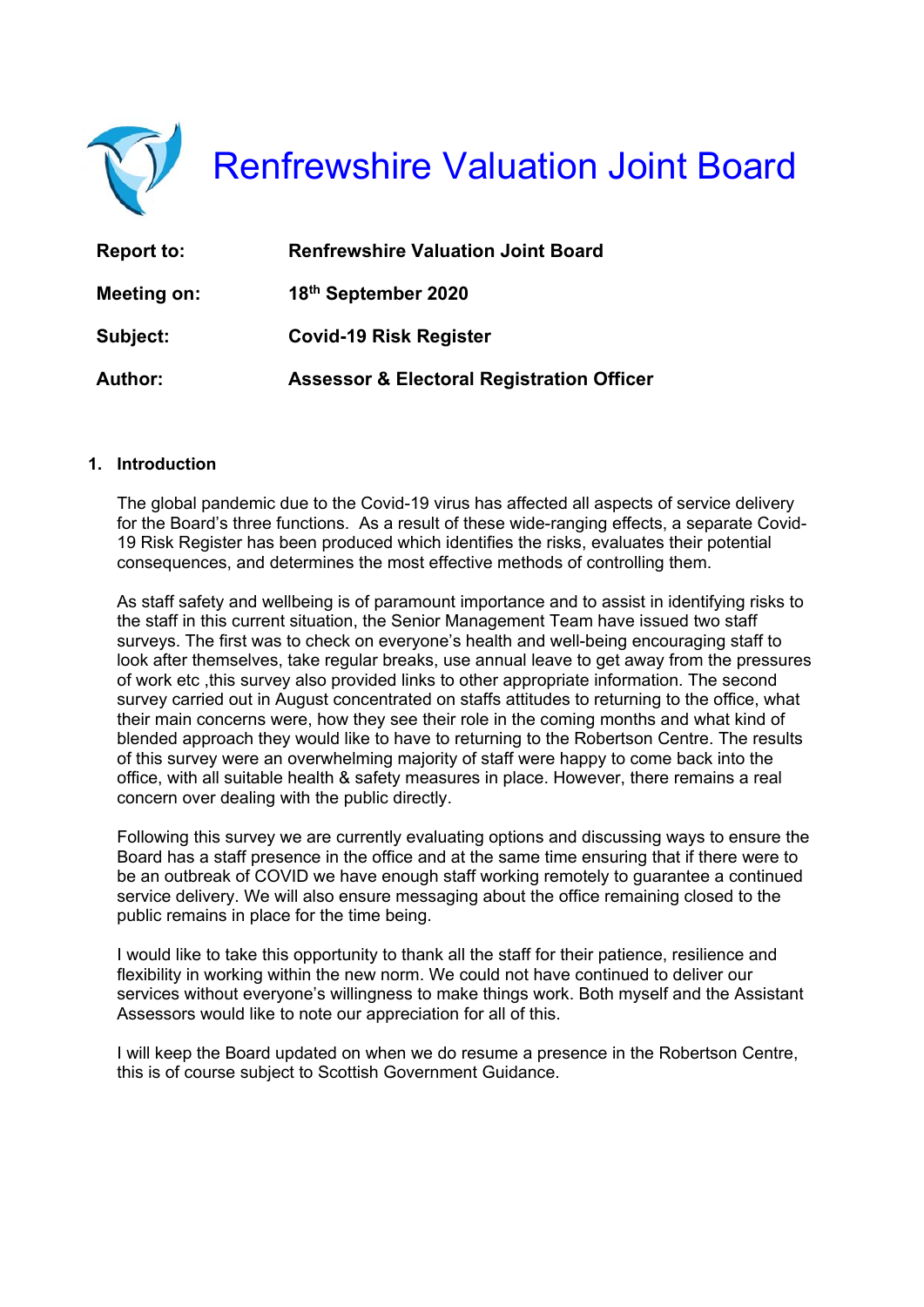# **2. Recommendations**

i. The Board note the contents of the report.

## **Kate Crawford Assessor & Electoral Registration Officer 8th September 2020**

For further information please contact Kate Crawford at 0300 300 0150 or via email at kate.crawford@renfrewshire-vjb.gov.uk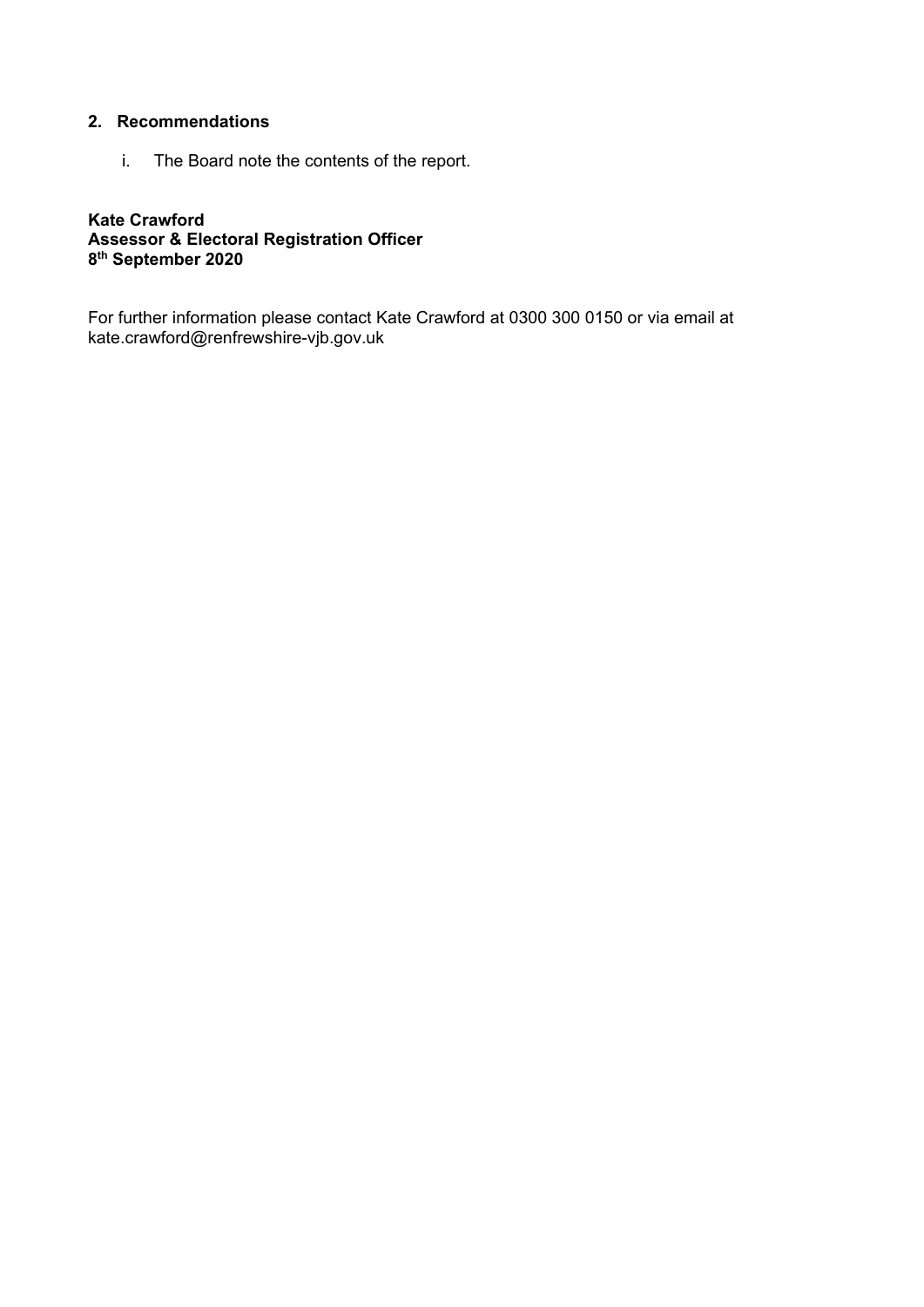# **RENFREWSHIRE VALUATION JOINT BOARD**



| <b>Title</b>       | Covid-19 Risk Register                |
|--------------------|---------------------------------------|
| <b>Author</b>      | Assessor & ERO                        |
| <b>Approved By</b> | Senior Management Team                |
| Date of Approval   | September 2020                        |
| <b>Reviewer</b>    | Assistant Assessor & ERO - Governance |
| <b>Review Date</b> | As Required                           |

### **Review History**

| <b>Review</b><br>No. | <b>Details</b> | <b>Release Date</b> |
|----------------------|----------------|---------------------|
|                      |                |                     |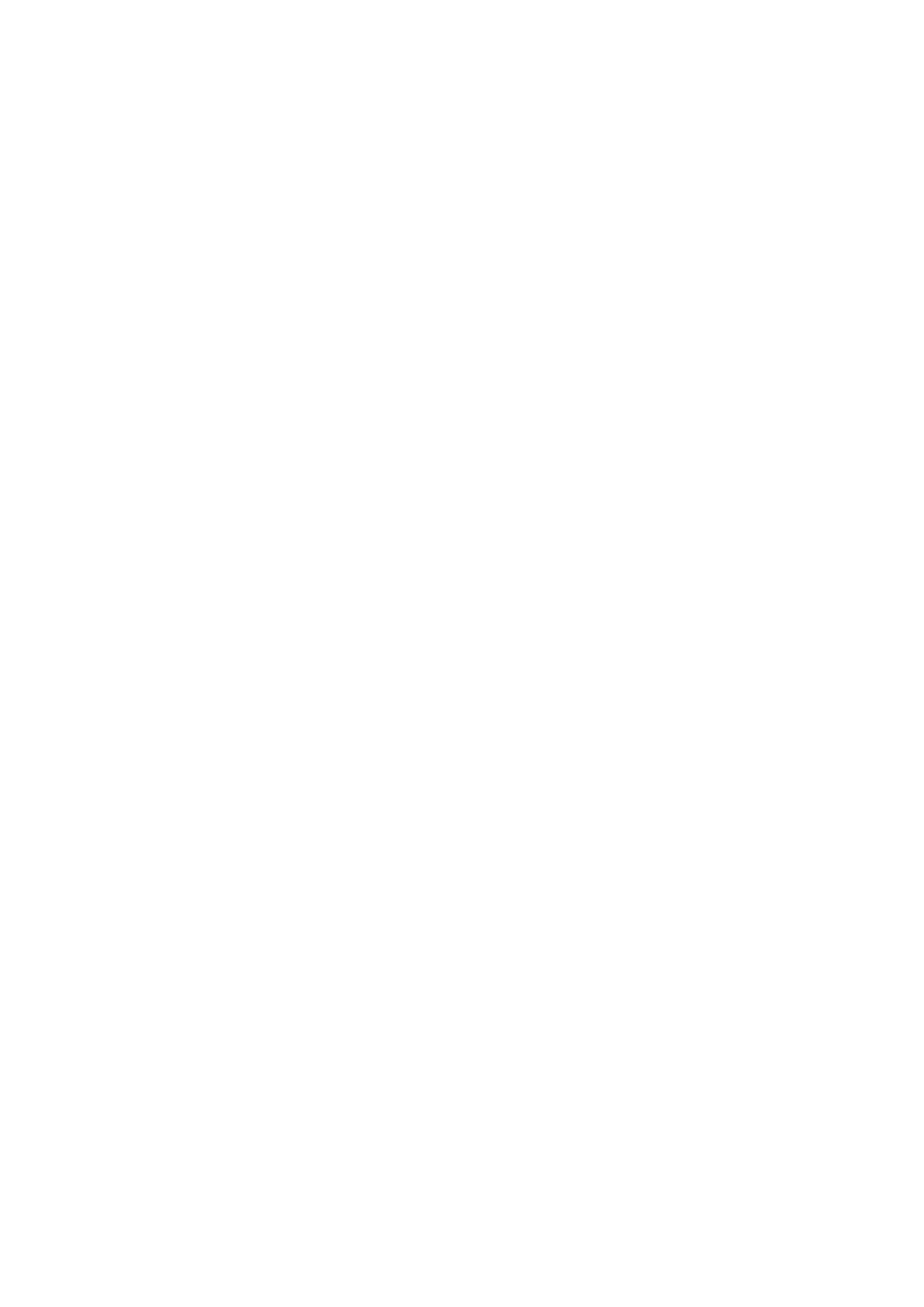# **Background**

The global pandemic due to the Covid-19 virus has affected all aspects of service delivery. National/local lockdowns and the resultant Scottish Government restrictions have had a severe impact on working practices since March 2020. Due to the wide-ranging impact on the Board's staff, resources and functions, a standalone Covid-19 Risk Register was produced as well as being listed as a risk on the overarching Corporate Risk Register. The separate Covid-19 Risk Register contains further details of the risks and the mitigations the Board have identified.

Risk Management has been integral in dealing with the effects of these restrictions on working practices and have enabled the Board to operate and provide services in this challenging environment. Planning must be flexible and need to evolve to allow the Board to deal with the ever-present changes during the pandemic e.g. Scottish Government guidelines and the changes to their route map to move out of lockdown and ensure our key priorities are delivered.

The Covid-19 Risk Register identifies risks, evaluates their potential consequences, and determines the most effective methods of controlling them. The purpose is to reduce the frequency of risk events occurring where possible and minimising their effect if they do occur. In effect it's about ensuring the right things happen to allow the Board and that, 'risk-aware' not 'risk-averse' decisions are taken in all areas of service delivery.

The following risks are listed in order of significance with staff being the Board's most important resource. The risks for the majority of the risks are inter-related and, in some instances, inter-dependent and due to this situation the Senior Management Team will have an overview to ensure staff have the necessary resources and support to complete their identified controls.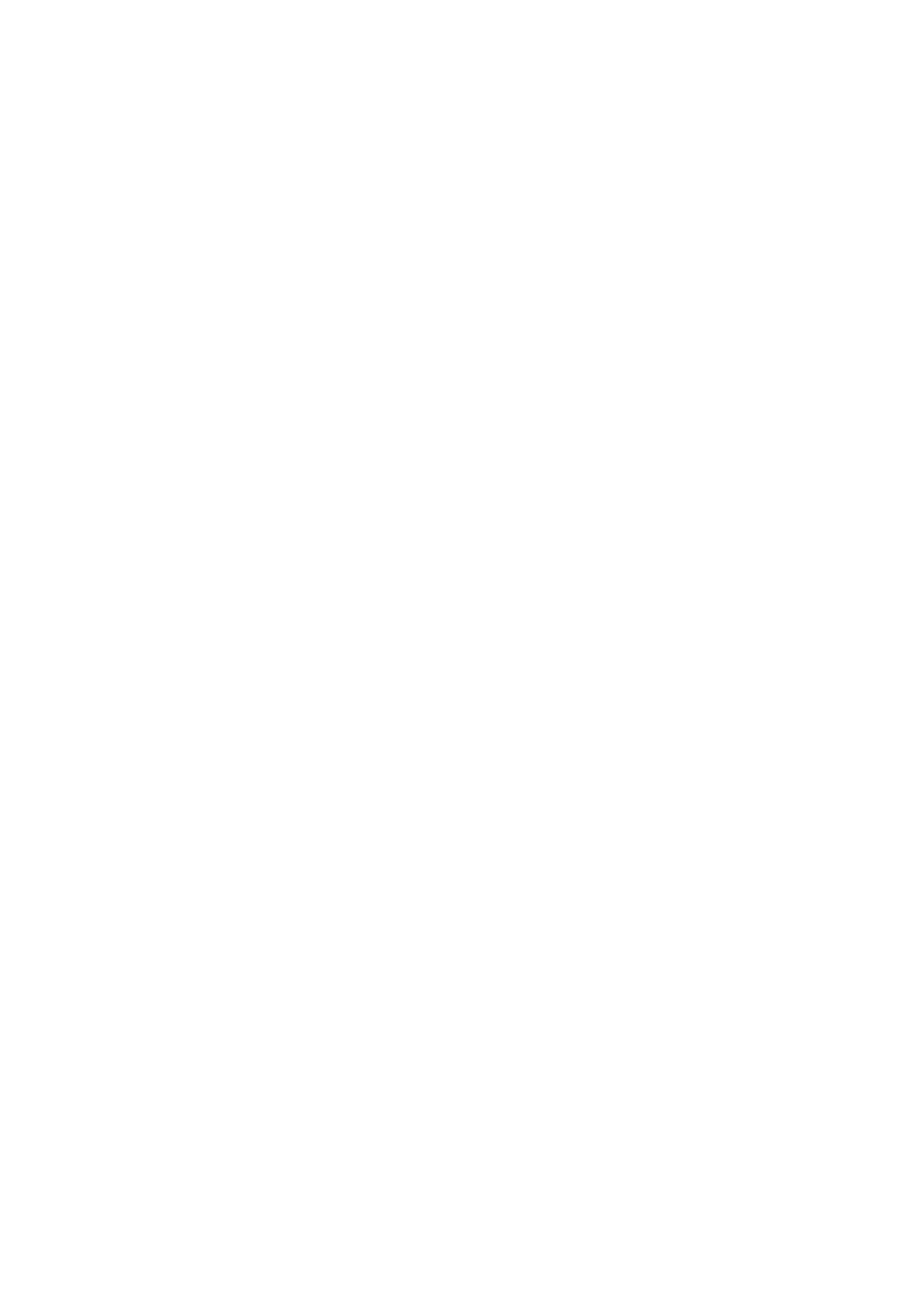|                                                                                                   | <b>Risk Statement</b>                                                                                                                                                                   | Owned by                     |     | <b>Current Risk Control Measures</b>                                                                                                                                                                                                                                                                                                                                                                                                                                                                                                                                                                                                                                                                   | Likelihood     | <b>Impact</b> | <b>Risk</b><br><b>Evaluation</b> |
|---------------------------------------------------------------------------------------------------|-----------------------------------------------------------------------------------------------------------------------------------------------------------------------------------------|------------------------------|-----|--------------------------------------------------------------------------------------------------------------------------------------------------------------------------------------------------------------------------------------------------------------------------------------------------------------------------------------------------------------------------------------------------------------------------------------------------------------------------------------------------------------------------------------------------------------------------------------------------------------------------------------------------------------------------------------------------------|----------------|---------------|----------------------------------|
|                                                                                                   |                                                                                                                                                                                         |                              |     |                                                                                                                                                                                                                                                                                                                                                                                                                                                                                                                                                                                                                                                                                                        |                |               | /M/H/VH                          |
| <b>REF.01</b><br>Staff<br>Description:<br>Inability of staff to work<br>(1)<br>due to ill health. | Staff are the Board's most<br>important resource. Their<br>mental health and well-being are Team/Line<br>imperative to the success of the Managers<br>Board carrying out its functions. | Senior<br>Management         | (1) | Follow Scottish Government (SG) Guidance to ensure staff are<br>always protected.<br>Home working facilitated for all staff. SG quidelines are, at present,<br>home working being the default position in terms of non-essential<br>offices. Adhered to and only if task cannot be completed remotely<br>is Robertson Centre utilised in line with SG quidance.<br>Contact arranged by Line Managers and where appropriate Senior<br>Management team to ensure staff's well-being.<br>Office closure implemented as soon as SG national lockdown was<br>announced in March 20.<br>No access to the public, external third parties to the Robertson<br>Centre for as long as required to protect staff. | 2              | 3             | Moderate                         |
| Staff shielding/ personnel<br>(2)<br>in high risk categories.                                     |                                                                                                                                                                                         | Senior<br>Management<br>Team | (2) | Follow SG Guidance for staff shielding or personnel in high risk<br>categories. Where appropriate Covid Health Questionnaire will be<br>sent to relevant members prior to the re-opening of the Robertson<br>Centre to ensure staff are protected.<br>Liaison with Renfrewshire Council's Human Resources and Health<br>and Safety Departments regularly since March. Before final sign<br>off Unison and Renfrewshire Council's Health and Safety<br>Representatives will do final walk round of premises.                                                                                                                                                                                            | $\overline{2}$ | 3             | Moderate                         |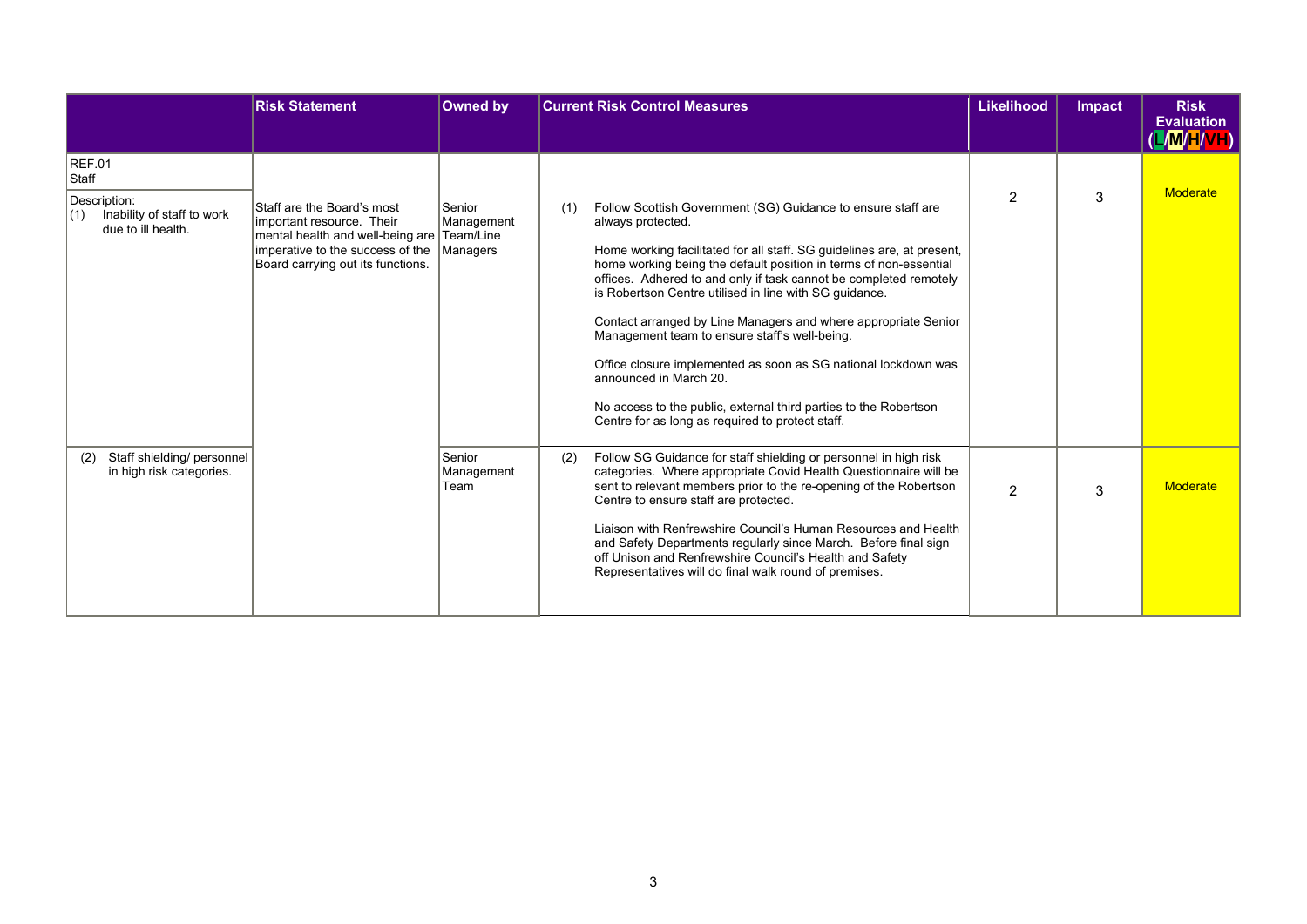| <b>Risk</b>                                                                                                                                                   | <b>Risk Statement</b>                                                                                                                                                                                       | <b>Owned by</b>                                                               |     | <b>Current Risk Control Measures</b>                                                                                                                                                                                                                                                                                                                                                                                                                                                                                                                                                                                                                                                                                                                                                                                                                                                                                                                                                                                                                                                                                                                                                                                                                                                                           | <b>Likelihood</b> | <b>Impact</b> | <b>Risk</b><br><b>Evaluation</b><br>(L/M/H/VH) |
|---------------------------------------------------------------------------------------------------------------------------------------------------------------|-------------------------------------------------------------------------------------------------------------------------------------------------------------------------------------------------------------|-------------------------------------------------------------------------------|-----|----------------------------------------------------------------------------------------------------------------------------------------------------------------------------------------------------------------------------------------------------------------------------------------------------------------------------------------------------------------------------------------------------------------------------------------------------------------------------------------------------------------------------------------------------------------------------------------------------------------------------------------------------------------------------------------------------------------------------------------------------------------------------------------------------------------------------------------------------------------------------------------------------------------------------------------------------------------------------------------------------------------------------------------------------------------------------------------------------------------------------------------------------------------------------------------------------------------------------------------------------------------------------------------------------------------|-------------------|---------------|------------------------------------------------|
| <b>REF.02</b><br><b>Electoral Registration</b><br>Description:<br>Canvass<br>(1)<br>Inability to complete<br>canvass due to ill health of<br>staff/canvassers | If RVJB staff or temporary<br>canvassers are ill, the canvass<br>would not be completed or not<br>completed timeously.                                                                                      | Senior<br>Management<br>Team<br>Clerical<br>Manager                           | (1) | Default position for RVJB personnel is to work at home to mitigate<br>the transmission of Covid-19. This will also prevent staff from<br>contracting other virus from their colleagues e.g. common cold/flu.<br>On reopening the Robertson Centre, a flexible approach to office<br>working will be the preferred option e.g. mixture of home/office<br>working to limit the no of people in the office at one time and to<br>mitigate the transmission of any viruses.<br>When it is the time for the traditional process of "door knocking" as<br>the final stage of the canvass process, canvassers will be managed<br>by Clerical Manager to ensure their well-being and have completed<br>Covid -19 aware training to ensure their health and safety. This is<br>assuming that this process can take place and national/local<br>lockdowns are not in place which would inhibit the door knock<br>process. Furthermore, extra canvassers will be placed on standby<br>to mitigate the risk of the inability of canvassers to complete their<br>allocation.<br>As a result of the reform to canvass in 2020 the domestic properties<br>which are required to be visited by a canvasser, are estimated to be<br>approximately 27,000. This is a significant drop from the 2019<br>canvass figure of 54,000. | 2                 | 3             | <b>Moderate</b>                                |
| (2)<br>Inability to complete<br>canvass due to ICT failure                                                                                                    | As the canvass is currently being<br>carried out remotely due to the<br>continued closure of the<br>Robertson Centre, the failure of<br>ICT would have a severe effect<br>on the completion of the canvass. | Senior<br>Management<br>Team/ Senior IT<br>Manager/<br>Clerical<br>Manager    | (2) | Regular liaison with IT Senior Manager to monitor staff's ability to<br>work remotely and any IT issues with remote working are dealt with<br>efficiently and effectively to ensure no loss of service where<br>possible.<br>Disaster Recovery Solution in place to ensure continuity of service<br>in the event of ICT failure.                                                                                                                                                                                                                                                                                                                                                                                                                                                                                                                                                                                                                                                                                                                                                                                                                                                                                                                                                                               | 1                 | Δ             | Low                                            |
| Unable to undertake door<br>(3)<br>to door canvass due to<br>local/national lockdown(s)                                                                       | The possibility of local or national<br>lockdowns are ever present and<br>this will affect the undertaking of<br>house visits which are legally<br>required as part of the canvass.                         | Senior<br>Management<br>Team                                                  | (3) | SG guidance will be continuously evaluated to ensure the Board<br>adheres to any changes to guidance and reacts quickly to these<br>changes. Audit of all decision making in relation to door to door<br>canvass is documented clearly.                                                                                                                                                                                                                                                                                                                                                                                                                                                                                                                                                                                                                                                                                                                                                                                                                                                                                                                                                                                                                                                                        | 3                 | Δ             | <b>High</b>                                    |
| <b>Electoral Registers</b><br><b>Failure of Electoral</b><br>(1)<br>Registers to be<br>published                                                              | Due to loss of key staff e.g.<br>illnesses. IT issues while remote<br>working, the electoral registers<br>would not be provided securely to<br>the recipients.                                              | Clerical<br>Manager/<br>Assistant<br>Clerical<br>Manager/IT<br>Senior Manager | (1) | Key staff knowledge share to ensure electoral registers are<br>published on time. Regular liaison with key personnel to anticipate<br>any issues and devise solutions quickly.<br>Automate all aspects of the process to ensure the provision of the<br>electoral registers are easily produced while remote working.                                                                                                                                                                                                                                                                                                                                                                                                                                                                                                                                                                                                                                                                                                                                                                                                                                                                                                                                                                                          | $\mathbf{1}$      | Λ             | Low                                            |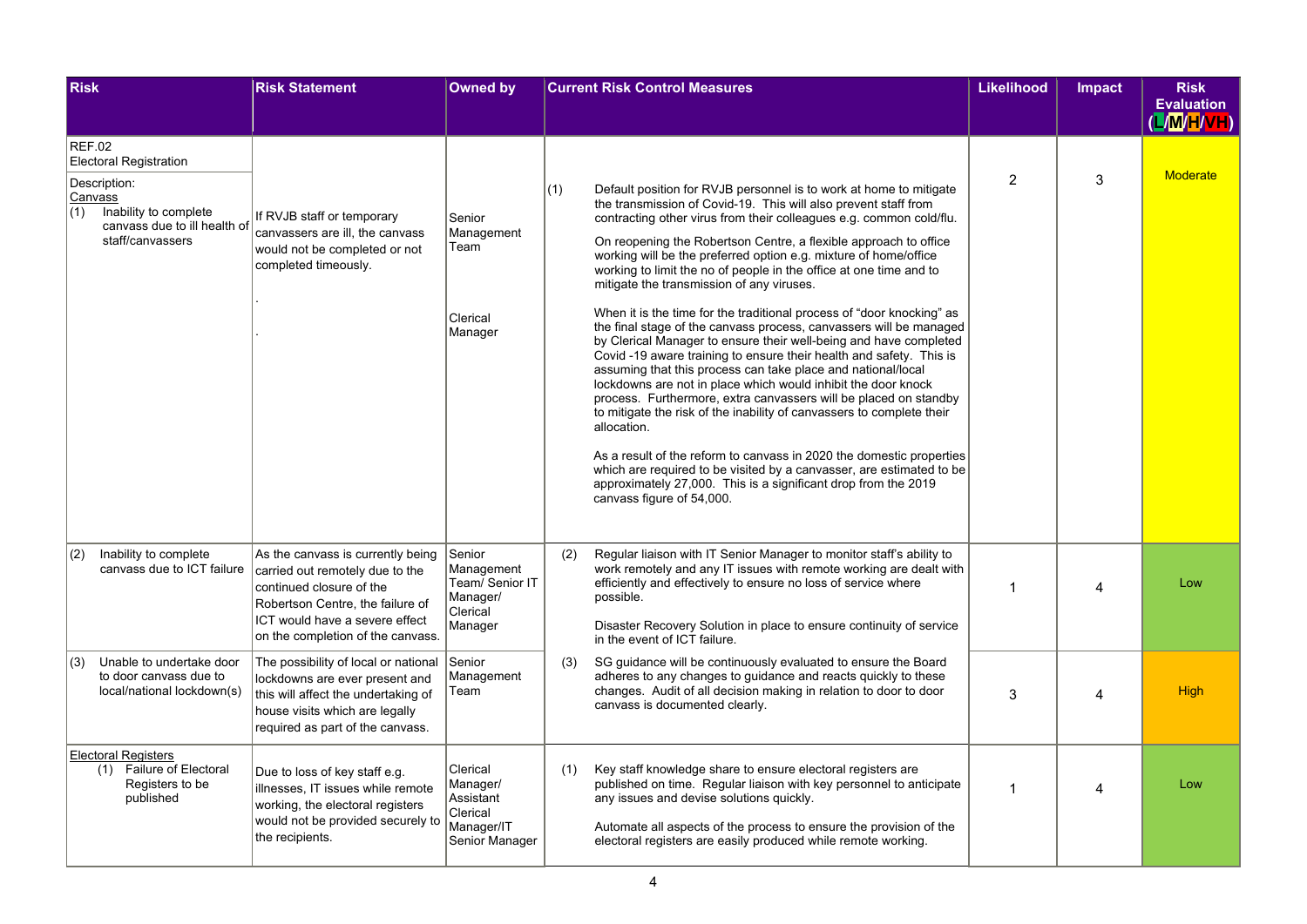|                  |                                                                                      |                                                                                                                                                                                                                                                                                                                                                                                                                                                                                                  |                                               |     | There is a proposed change to this year's publication date from the<br>traditional 1 <sup>st</sup> December 2020 to 1 <sup>st</sup> February 2021. This change is<br>currently proceeding through the government's legislative<br>procedures. This will be kept under review to allow for any<br>changes to working practices.                                                                                                                                                                                          |               |   |                 |
|------------------|--------------------------------------------------------------------------------------|--------------------------------------------------------------------------------------------------------------------------------------------------------------------------------------------------------------------------------------------------------------------------------------------------------------------------------------------------------------------------------------------------------------------------------------------------------------------------------------------------|-----------------------------------------------|-----|-------------------------------------------------------------------------------------------------------------------------------------------------------------------------------------------------------------------------------------------------------------------------------------------------------------------------------------------------------------------------------------------------------------------------------------------------------------------------------------------------------------------------|---------------|---|-----------------|
| Elections<br>(1) | Unplanned electoral<br>event called and<br>inability of staff to<br>carry out duties | An electoral event could be called Senior<br>e.g. by-election and due to loss of Management<br>electoral staff, IT issues while<br>remote working, the election<br>would be at risk in terms of<br>registration.                                                                                                                                                                                                                                                                                 | Team/Clerical<br>Manager/IT<br>Senior Manager | (1) | Default position for RVJB personnel would be to work at home to<br>mitigate the transmission of Covid-19. This will also prevent staff<br>from contracting other viruses from their colleagues e.g. common<br>cold/flu.                                                                                                                                                                                                                                                                                                 | $\mathcal{P}$ | 3 | <b>Moderate</b> |
| (2)              | Elections in May 2021                                                                | Scottish Government   Running the next Scottish<br>Parliamentary Elections under<br>lockdown, under local or national<br>lockdowns and the impact on<br>registration levels and types of<br>registrations will have a severe<br>impact on resources. There<br>could be an unprecedented rise in<br>applications to vote by post,<br>emergency proxies and this is a<br>time-consuming process which<br>also affects Returning Officers<br>and their ability to supply extra<br>ballot packs etc. |                                               | (2) | Planning is already underway and ongoing discussions taking<br>place with SG and fellow Electoral Registration Officers to develop<br>contingency plans and identify resources required should the May<br>election be affected by lockdown measures. The Electoral<br>Commission, the Electoral Management Board for Scotland and<br>the Scottish Assessors Association Electoral Registration<br>Committee are all involved in preparing and planning for this<br>election and the particular challenges it may bring. | $\mathcal{P}$ | 3 | <b>Moderate</b> |

| <b>Risk</b>                                                                                                                                                                                                                                                                                                                                    | <b>Risk Statement</b>                                                                                                                                                                                            | Owned by                     | <b>Current Risk Control Measures</b>                                                                                                                                                                                                                                                                                                                                                                                                                                                                                                                                                                                                                       | <b>Likelihood</b> | Impact | <b>Risk</b><br><b>Evaluation</b><br>(L/M/H/VH) |
|------------------------------------------------------------------------------------------------------------------------------------------------------------------------------------------------------------------------------------------------------------------------------------------------------------------------------------------------|------------------------------------------------------------------------------------------------------------------------------------------------------------------------------------------------------------------|------------------------------|------------------------------------------------------------------------------------------------------------------------------------------------------------------------------------------------------------------------------------------------------------------------------------------------------------------------------------------------------------------------------------------------------------------------------------------------------------------------------------------------------------------------------------------------------------------------------------------------------------------------------------------------------------|-------------------|--------|------------------------------------------------|
| REF.03<br>Non-Domestic Rates<br>Description:<br>Failure to perform statutory<br>(1)<br>duty of compiling and<br>maintaining the Valuation<br>List for Council Tax due to<br>restriction in working<br>practices e.g. ill health of<br>staff, restriction on on-site<br>inspections as per SG<br>guidance to protect staff<br>and stakeholders. | Il health of staff or their inability<br>to carry out tasks would lead to<br>failure to perform the Board's<br>statutory duty in relation to Non-<br>Domestic Rates as staff are our<br>most important resource. | Senior<br>Management<br>Team | Home working facilitated for all staff to ensure continuity of service<br>(1)<br>for Non-Domestic Properties and regular updates to all 3 constituent<br>authorities of the Board have taken place. Further investment in IT<br>was undertaken to facilitate discussion of appeals e.g. all valuation<br>staff provided with mobile phones.<br>Inspections carried out prior to National Lockdown in March to<br>ensure details where held for relevant properties. Inspections since<br>March only undertaken in rare circumstances and in line with SG<br>quidance, RICS quidance and local procedures prepared for the<br>Board and approved by Unison. | 3                 |        | <b>High</b>                                    |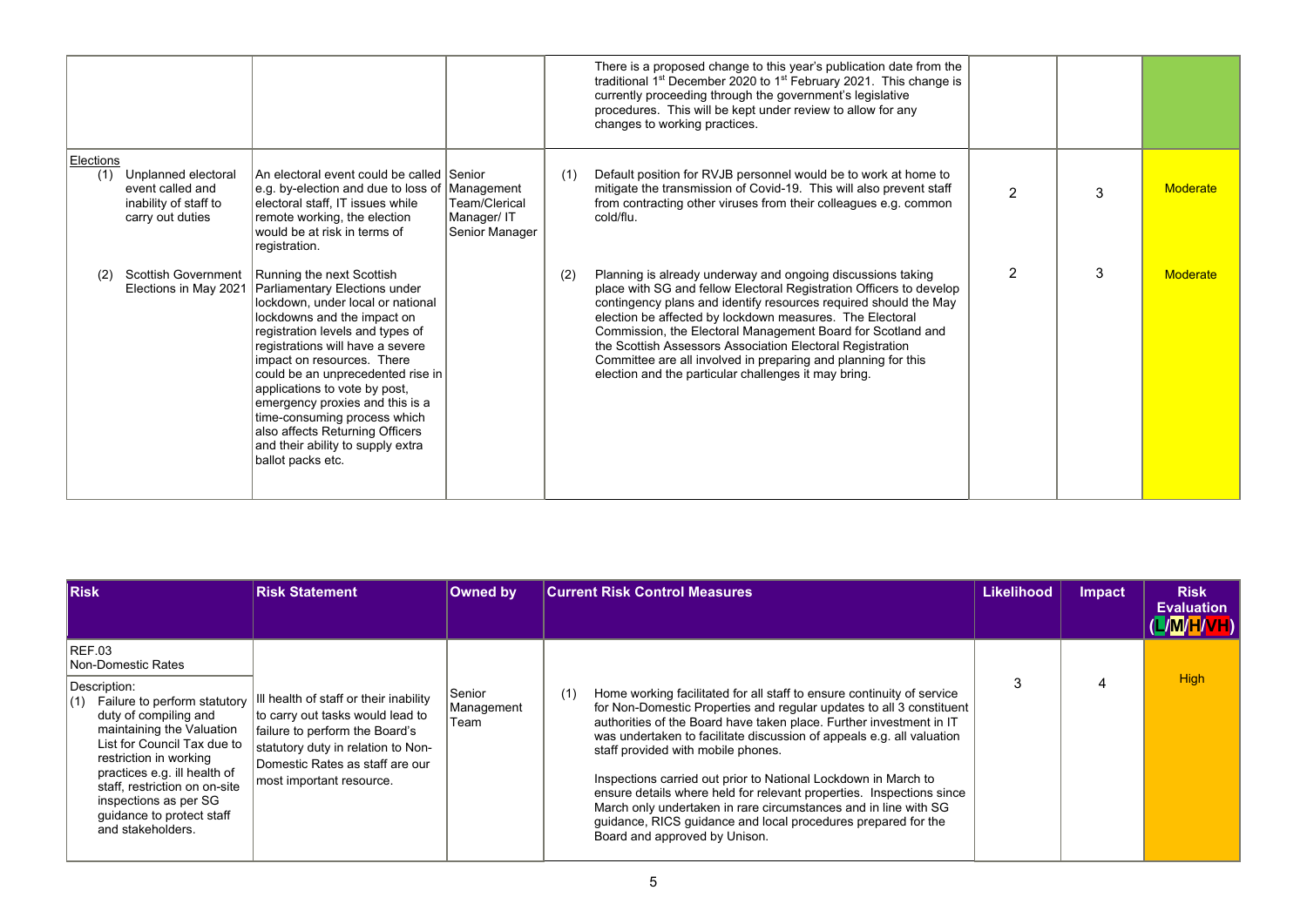|                                                                                                                                                                        |                                                                                                                                                                                                                   |     | Once full inspections are approved for Board staff to undertake the<br>relevant PPE will be provided and guidance provided in line with SD<br>quidance.<br>Line Managers/Non-Domestic Rates Team continuously exploring<br>alternatives to physical inspections and liaising with relevant<br>stakeholders to carry out alternative solutions.                                                                                                                                                                                                                                        |              |   |     |
|------------------------------------------------------------------------------------------------------------------------------------------------------------------------|-------------------------------------------------------------------------------------------------------------------------------------------------------------------------------------------------------------------|-----|---------------------------------------------------------------------------------------------------------------------------------------------------------------------------------------------------------------------------------------------------------------------------------------------------------------------------------------------------------------------------------------------------------------------------------------------------------------------------------------------------------------------------------------------------------------------------------------|--------------|---|-----|
| Inability to dispose of Non-<br>(2)<br>Domestic Rates appeals in<br>statutory time frame due to<br>loss of staff to illness/IT<br>failures                             | Disposal of all rating appeals is<br>governed by legislation and the<br>inability to dispose of the appeals<br>by the relevant time frame would<br>lead to the relevant statutory<br>disposal date not being met. | (2) | As at the 30 <sup>th</sup> June staff have disposed of 91.3% of the 2017<br>Revaluation Appeals. Staff allocated the remaining Revaluation<br>appeals which initially had to be disposed of by 31 <sup>st</sup> December 20.<br>The SG have recently extended the disposal date for Revaluation<br>appeals from 31 <sup>st</sup> December 2020 to 31 <sup>st</sup> December 2021.<br>Regular liaison with Secretary to the Valuation Appeal Panel to<br>discuss Covid-19 situation in terms of procedures of hearings taking<br>place and appeals cited for each hearing.             | $\mathbf{1}$ | 5 | Low |
| Inability to discuss Non-<br>(3)<br>Domestic Rates Appeals<br>due to non-availability of<br>appellants or their agents                                                 | As above.                                                                                                                                                                                                         | (3) | Liaison with agents, where possible, to continue discussions of<br>outstanding Revaluation/Running Roll appeals out with the citation<br>timetable.<br>Staff are exploring all avenues to initiate and complete discussions<br>with appellants and their agents e.g. investigations into contact<br>details for surveying firm, head office.<br>Regular liaison with Secretary to the Valuation Appeal Panel to<br>discuss Covid-19 situation in terms of procedures of hearings taking<br>place and appeals cited for each hearing.                                                  | $\mathbf{1}$ | 5 | Low |
| Approximately 3,000<br> (4)<br>material change of<br>circumstances appeals<br>lodged in 2020 due to<br>Covid-19 with a disposal<br>date of 31 <sup>st</sup> March 2021 | As above.                                                                                                                                                                                                         | (4) | The SG have extended the disposal date for all running roll appeals<br>due to be disposed of before the 1 <sup>st</sup> April 2021 (including the Covid-<br>19 material change of circumstances appeals) to the 31 <sup>st</sup> December<br>2021. Work has already commenced in programming the disposal<br>of the running roll appeals and scheduling will now take account of<br>the extension to the statutory disposal date.<br>Regular liaison with the Secretary to the Valuation Appeal Panel to<br>discuss the outstanding running roll appeals and their disposal<br>dates. | $\mathbf{1}$ | 5 | Low |
| Revaluation 2022<br>(5)<br>preparation                                                                                                                                 | Failure to deliver the 2022<br>Revaluation would lead to a<br>breach in the Board's statutory<br>duty and would lead to<br>uncertainty for all the Board's<br>stakeholders.                                       | (5) | The SG have recently proposed a postponement of one year to the<br>2022 Revaluation which had a tone date of 1 <sup>st</sup> April 2020.<br>Therefore, if the Scottish Parliament approve the amendment, the<br>next Revaluation will take place on the 1 <sup>st</sup> April 2023 with a tone<br>date of 1 <sup>st</sup> April 2022.<br>Qualified valuer recruitment to take place as soon as possible to<br>ensure the ongoing preparation for the next Revaluation.                                                                                                                | $\mathbf{1}$ | 5 | Low |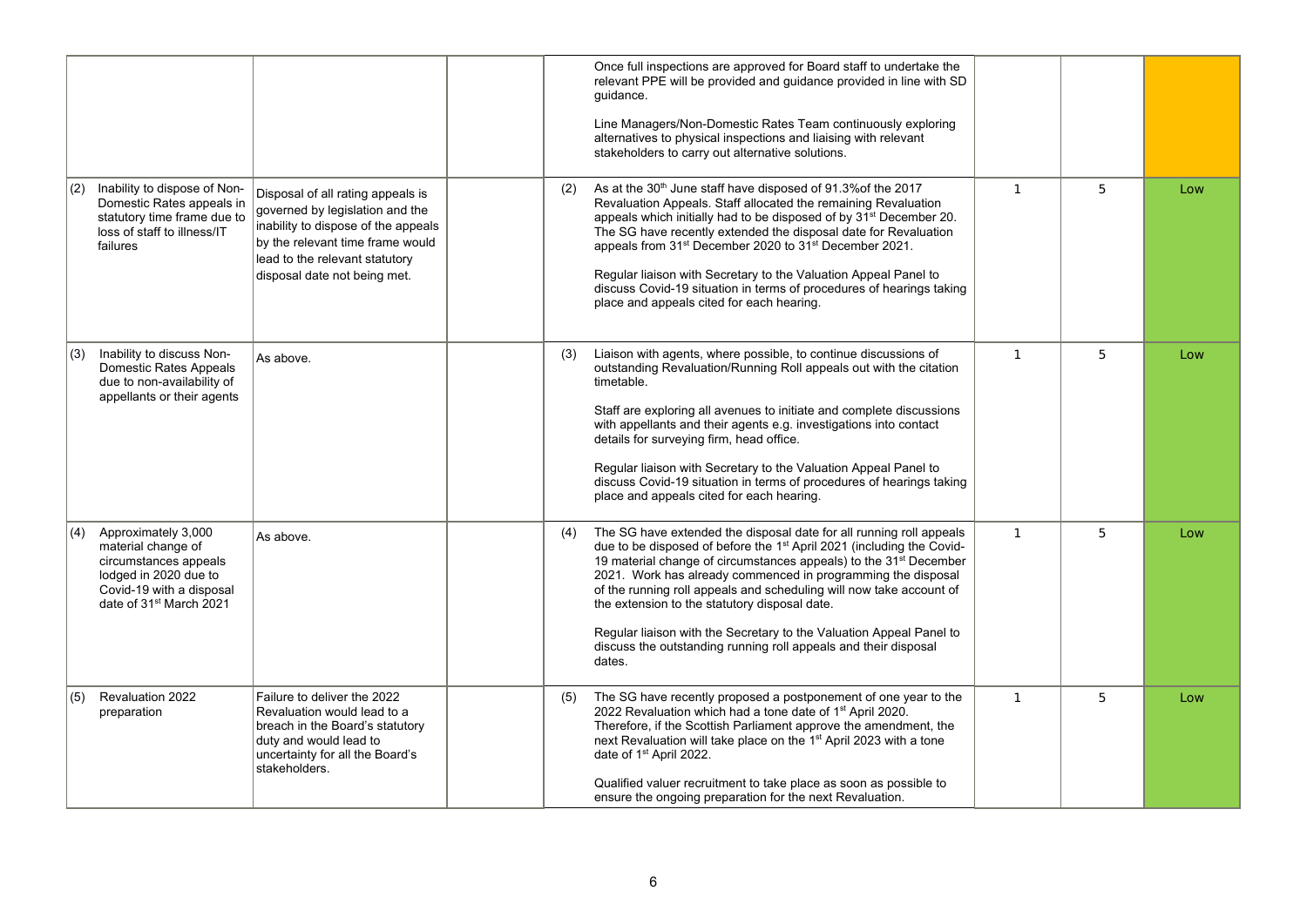| <b>Risk</b>                                                                                                                                                                                                                                                                                                                                 | <b>Risk Statement</b>                                                                                                                                                                                                                                                                                                                                                                                                          | <b>Owned by</b>                                                        | <b>Current Risk Control Measures</b>                                                                                                                                                                                                                                                                                                                                                                                                                                                                                                                                                                                                                                                                                                                                                                                                                                                                             | <b>Likelihood</b> | Impact | <b>Risk</b><br><b>Evaluation</b><br>(L/M/H/VH) |
|---------------------------------------------------------------------------------------------------------------------------------------------------------------------------------------------------------------------------------------------------------------------------------------------------------------------------------------------|--------------------------------------------------------------------------------------------------------------------------------------------------------------------------------------------------------------------------------------------------------------------------------------------------------------------------------------------------------------------------------------------------------------------------------|------------------------------------------------------------------------|------------------------------------------------------------------------------------------------------------------------------------------------------------------------------------------------------------------------------------------------------------------------------------------------------------------------------------------------------------------------------------------------------------------------------------------------------------------------------------------------------------------------------------------------------------------------------------------------------------------------------------------------------------------------------------------------------------------------------------------------------------------------------------------------------------------------------------------------------------------------------------------------------------------|-------------------|--------|------------------------------------------------|
| REF.04<br><b>Council Tax</b><br>Description:<br>(1) Failure to perform statutory<br>duty of compiling and<br>maintaining the Valuation<br>List for Council Tax due to<br>restriction in working<br>practices e.g. ill health of<br>staff, restriction on on-site<br>inspections as per SG<br>quidance to protect staff<br>and stakeholders. | Ill health of staff or their inability<br>to carry out tasks would lead to<br>failure to perform the Board's<br>statutory duty in relation to<br>Council Tax as staff are our most<br>important resource and would<br>lead to uncertainty to all our<br>stakeholders e.g. ratepayers<br>amassing large backdated bills<br>for council tax, a degree of<br>uncertainty to budgets of our<br>three constituent authorities.      | Senior<br>Surveyors/<br>Principal<br>Surveyors/<br>Council Tax<br>Team | Home working facilitated for all staff to ensure continuity of service<br>(1)<br>for Non-Domestic Properties and regular updates to all 3 constituent<br>authorities of the Board have taken place. Further investment in IT<br>was undertaken to facilitate discussion of appeals e.g. all valuation<br>staff provided with mobile phones.<br>Inspections carried out prior to National Lockdown in March to<br>ensure details where held for relevant properties. Inspections since<br>March only undertaken in rare circumstances and in line with SG<br>guidance.<br>Once full inspections are approved for Board staff to undertake the<br>relevant PPE will be provided and quidance provided in line with SG<br>guidance.<br>Line Managers/Council Tax Team continuously exploring<br>alternatives to physical inspections and liaising with relevant<br>stakeholders to carry out alternative solutions. | $\overline{2}$    | 4      | <b>Moderate</b>                                |
| Inability to dispose of<br> (2)<br>Council Tax appeals and<br>proposals due to loss of<br>staff to illness/IT failures                                                                                                                                                                                                                      | III health of staff or their inability<br>to carry out tasks would lead to<br>failure to perform the Board's<br>statutory duty in relation Council<br>Tax as staff are our most<br>important resource and would<br>lead to uncertainty for all our<br>stakeholders e.g. ratepayers<br>concerns in relation to their<br>council tax band and a degree of<br>uncertainty to the budgets of our<br>three constituent authorities. | Principal<br>Surveyors/<br>Senior<br>Surveyors/<br>Valuation Staff     | All staff allocated council tax appeals/proposals to review and<br>(2)<br>ultimately dispose since March. Further investment in IT to facilitate<br>discussion of appeals etc e.g. all valuation staff provided with mobile<br>phones.<br>Liaison with agent acting on behalf of a no of council tax appellants<br>previously cited for a Valuation Appeal Panel Hearing in April 20,<br>cancelled by the Secretary to the Hearing, to continue to discuss the<br>appeals out with the hearing timetable.<br>Regular liaison with Secretary to the Valuation Appeal Panel to<br>discuss Covid-19 situation in terms of hearings.                                                                                                                                                                                                                                                                                 | 2                 | 3      | Moderate                                       |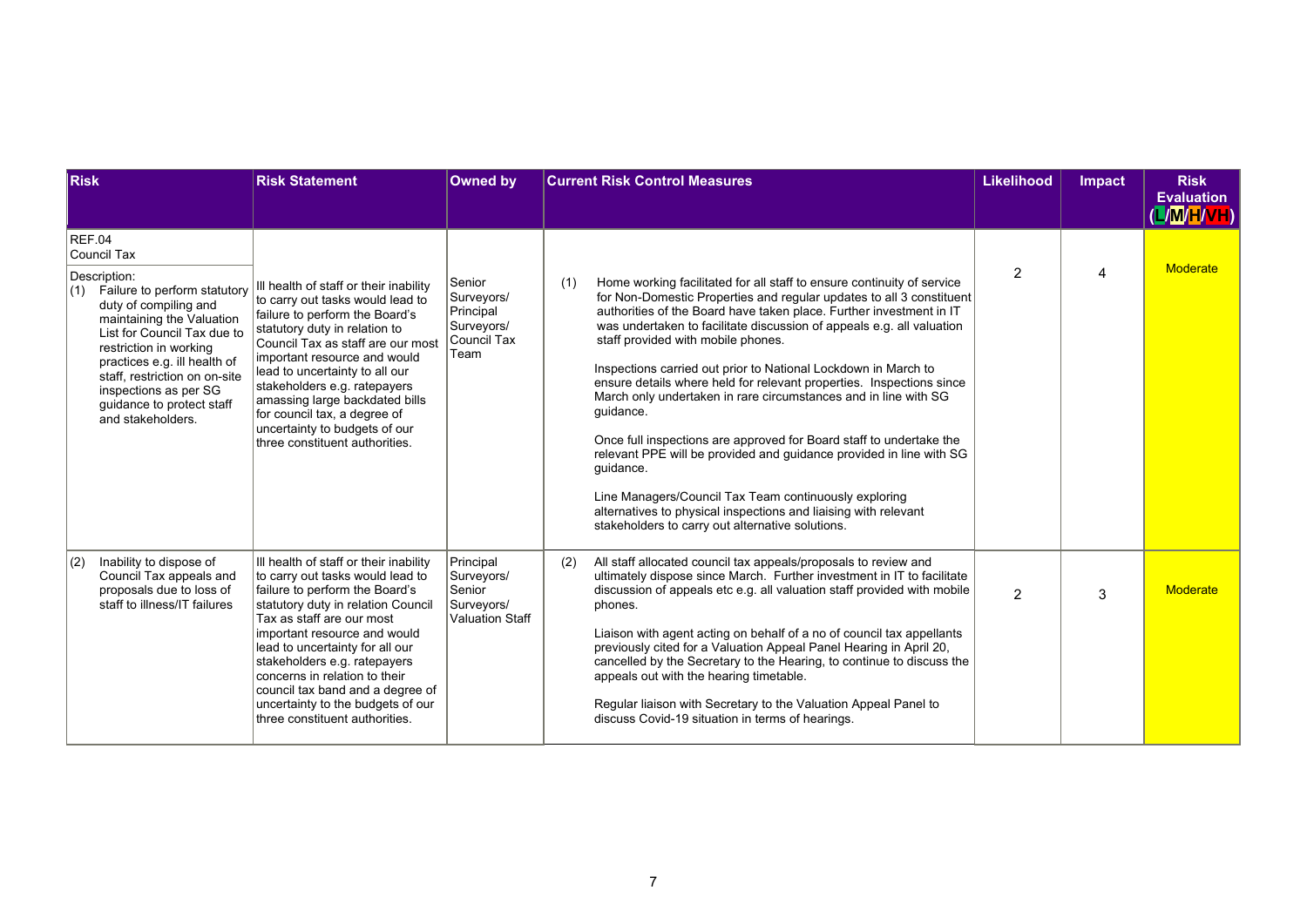| <b>Risk</b>                                                                                                                | <b>Risk Statement</b>                                                                                                                                                                                                                                                                                                                                                                                                                                                    | <b>Owned by</b>                                    |     | <b>Current Risk Control Measures</b>                                                                                                                                                                                                                                                                                                                                                                                                                                                              | <b>Likelihood</b> | <b>Impact</b> | <b>Risk</b><br><b>Evaluation</b><br>(L/M/H/VH) |
|----------------------------------------------------------------------------------------------------------------------------|--------------------------------------------------------------------------------------------------------------------------------------------------------------------------------------------------------------------------------------------------------------------------------------------------------------------------------------------------------------------------------------------------------------------------------------------------------------------------|----------------------------------------------------|-----|---------------------------------------------------------------------------------------------------------------------------------------------------------------------------------------------------------------------------------------------------------------------------------------------------------------------------------------------------------------------------------------------------------------------------------------------------------------------------------------------------|-------------------|---------------|------------------------------------------------|
| <b>REF.05</b><br><b>ICT</b><br>Description:<br>(1)<br>Inability to work remotely<br>possible.                              | The national lockdown and<br>government restrictions have a<br>severe impact on working<br>practices and resulted in the<br>closure of the Robertson Centre<br>with home working not previously<br>carried out. Since the national<br>lockdown in March 2020, all staff<br>have been facilitated with remote<br>working to ensure continuation of<br>our service delivery, where<br>The inability to work remotely<br>would have a severe impact on<br>service delivery. | Senior<br>Management<br>Team/ Senior IT<br>Manager | (1) | Investment in remote working undertaken and continuously<br>evaluated to ensure staff have the necessary tools to complete<br>their duties.<br>Where staff are unable to carry out their duties efficiently remotely,<br>alternative solutions identified e.g. Wi-Fi dongle, tasks carried out at<br>the Robertson Centre under SG guidelines.<br>Purchase of further resources to allow staff to split time between<br>home and office-based working ensuring continuity in service<br>delivery. |                   | 5             | Low                                            |
| Non availability of systems, The non-availability of systems<br>(2)<br>either through system/<br>telephony or power supply | would have a major impact on the<br>Board's statutory duties.                                                                                                                                                                                                                                                                                                                                                                                                            | Senior<br>Management<br>Team/ Senior IT<br>Manager | (2) | IT department monitor hardware/software to identify any issues and<br>take remedial action quickly.<br>Disaster Recovery Solution in place to ensure continuity of service in<br>the event of ICT failure.                                                                                                                                                                                                                                                                                        |                   | 5             | Low                                            |
| Due to remote working now<br> (3)<br>being undertaken since<br>March 2020, increased risk<br>of data breach.               | A data breach due to the<br>commencement of remote<br>working would demotivate staff,<br>reputational damage and in<br>certain circumstances potentially<br>a substantial fine from the<br>governing bodies                                                                                                                                                                                                                                                              | Senior<br>Management<br>Team/ Senior IT<br>Manager | (3) | Online iLearn courses undertaken by staff regarding data security.<br>Robust IT security procedures in place.<br>Information security policies revised and where appropriate created<br>e.g. Remote Handling Policy. Relevant documents circulated to all<br>staff and where appropriate held on document management system<br>for reference purposes for staff.                                                                                                                                  |                   | 3             | Low                                            |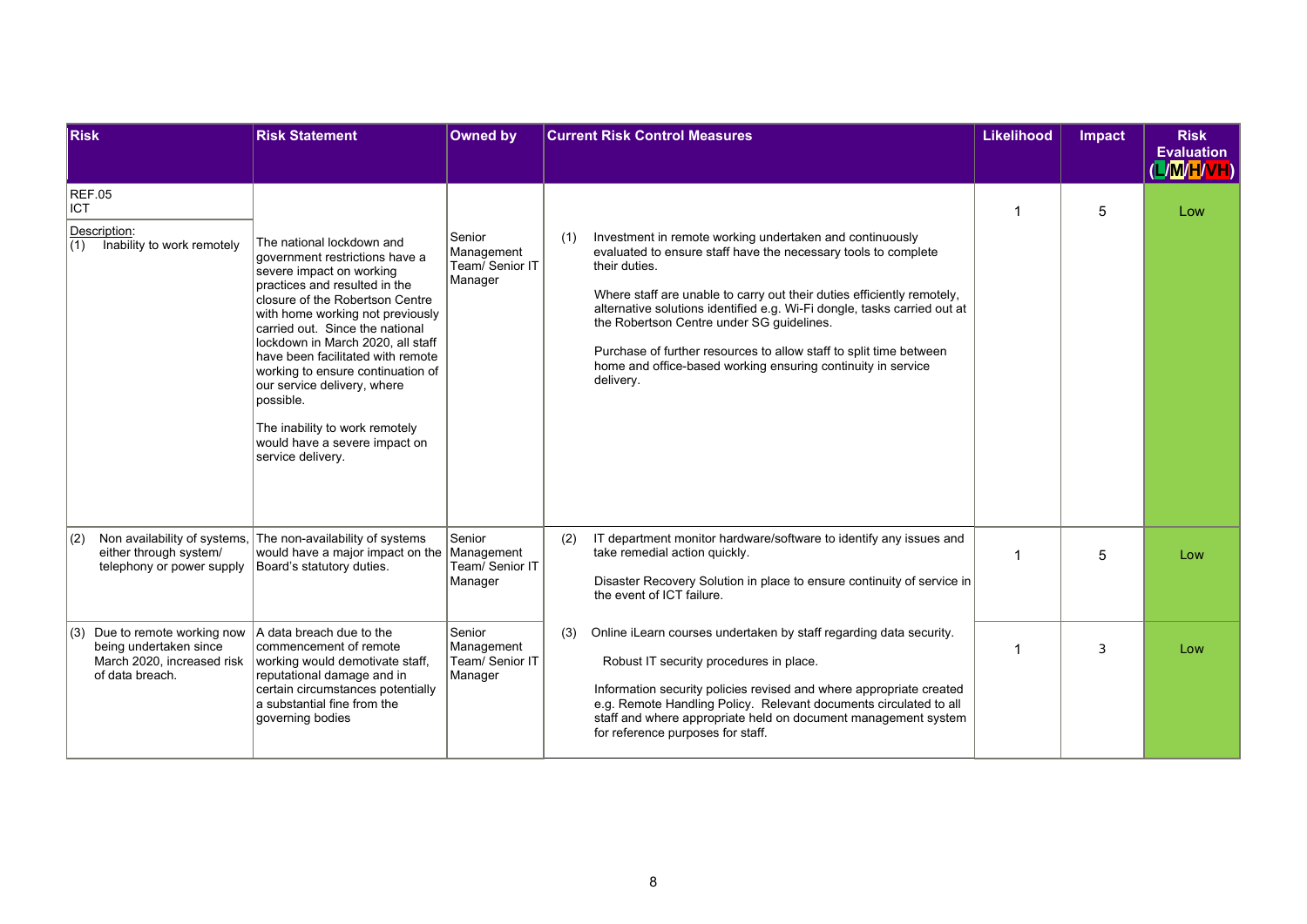| <b>Risk</b> |                                                                                                                                                                                                   | <b>Risk Statement</b>                                                                                                                                                                                                                            | <b>Owned by</b>                                                     |     | <b>Current Risk Control Measures</b>                                                                                                                                                                                                                                                                                                                                                                                                                                                                                                                                                                                                                                                                                                                                                                                                                                                                                                                       | <b>Likelihood</b> | <b>Impact</b>  | <b>Risk</b><br><b>Evaluation</b> |
|-------------|---------------------------------------------------------------------------------------------------------------------------------------------------------------------------------------------------|--------------------------------------------------------------------------------------------------------------------------------------------------------------------------------------------------------------------------------------------------|---------------------------------------------------------------------|-----|------------------------------------------------------------------------------------------------------------------------------------------------------------------------------------------------------------------------------------------------------------------------------------------------------------------------------------------------------------------------------------------------------------------------------------------------------------------------------------------------------------------------------------------------------------------------------------------------------------------------------------------------------------------------------------------------------------------------------------------------------------------------------------------------------------------------------------------------------------------------------------------------------------------------------------------------------------|-------------------|----------------|----------------------------------|
|             |                                                                                                                                                                                                   |                                                                                                                                                                                                                                                  |                                                                     |     |                                                                                                                                                                                                                                                                                                                                                                                                                                                                                                                                                                                                                                                                                                                                                                                                                                                                                                                                                            |                   |                | (L/M/H/VH)                       |
|             | <b>REF.06</b><br>Resources<br>Description:<br>(1) Closure of the Robertson<br>Centre since March 2020<br>to mitigate the<br>transmission of Covid-19<br>and in adherence to<br>national lockdown. | The national lockdown and<br>government restrictions have a<br>severe impact on working<br>practices and resulted in the<br>closure of the Robertson Centre<br>with home working not previously<br>carried out.                                  | Senior<br>Management<br>Team/Senior IT<br>Manager/Line<br>Managers  | (1) | Home working set up for all staff by May 2020. Further investment<br>in home working is required and options being investigated currently<br>e.g. expand use of mobile phones for all staff.<br>Management review Scottish government restrictions and guidance<br>continuously to ensure staff and all stakeholders' safety are at the<br>forefront of decision making and processes.<br>Line Managers contact staff regularly to monitor staff's wellbeing.<br>When the Robertson Centre reopens, SG quidelines followed, and<br>Liaison undertaken with Renfrewshire Council's Human Resources<br>and Health and Safety Departments regularly since March. Before<br>final sign off Unison and Renfrewshire Council's Health and Safety<br>Representatives will do final walk round of premises.<br>Liaison with third party suppliers to ensure all necessary cleaning<br>and sanitising products are supplied and fitted with protocol for<br>refill. | $\overline{4}$    | $\overline{2}$ | <b>Moderate</b>                  |
| (2)         | Interaction with<br>stakeholders and service<br>users affected by<br>restrictions to working<br>practices                                                                                         | Physical interaction with staff and<br>external parties ceased in March<br>2020 and this has affected the<br>normally efficient service delivery<br>of the Board's duties.                                                                       | Senior<br>Management<br>Team/ Senior IT<br>Manager/Line<br>Managers | (2) | Out of office notifications, telephone script and RVJB website reflect<br>current situation and updated to reflect changes.<br>Notification sent to Board members of situation facing the Board and<br>measures taken to deal with the issues.<br>Management review Scottish government restrictions and guidance<br>continuously to ensure staff and all stakeholders' safety are at the<br>forefront of decision making and processes.<br>Regular contact with staff to appraise them of the situation and<br>regular updates of changes.                                                                                                                                                                                                                                                                                                                                                                                                                | $\overline{4}$    | $\overline{2}$ | Moderate                         |
| (3)         | Inability to host/attend<br>meetings with both staff<br>and external parties e.g.<br>Board Meetings.                                                                                              | Due to initial SG restrictions,<br>physical meetings were not<br>permitted and without a lack of<br>alternative solutions, the inability<br>to hold meetings would seriously<br>impact on the statutory duties of<br>the Board.                  | Senior<br>Management<br>Team/ Senior IT<br>Manager                  | (3) | Board meetings held virtually to ensure continuity of service and<br>awareness for Board Members.<br>All staff set up with the ability to have virtual meetings to ensure<br>continuity of service and to allow Managers to liaise with staff<br>regularly.                                                                                                                                                                                                                                                                                                                                                                                                                                                                                                                                                                                                                                                                                                | $\Delta$          | $\overline{2}$ | Moderate                         |
| (4)         | On-site inspections not<br>carried out in the main<br>since March 2020.                                                                                                                           | The ability to carry out physical<br>inspections is imperative for the<br>Board to compile and maintain<br>the Valuation Roll for Non-<br>Domestic Rates, Valuation List for<br>Council Tax and, at canvass<br>period, the Register of Electors. | Senior<br>Management<br>Team/Principal<br>Surveyors                 | (4) | Alternative methods of inspection explored and used where<br>appropriate. In the event an on-site visit is required and can be<br>accommodated under SG guidelines, theses visits are identified, risk<br>assessed and carried out adhering to quidelines.                                                                                                                                                                                                                                                                                                                                                                                                                                                                                                                                                                                                                                                                                                 | 5                 | 4              | <b>Very High</b>                 |